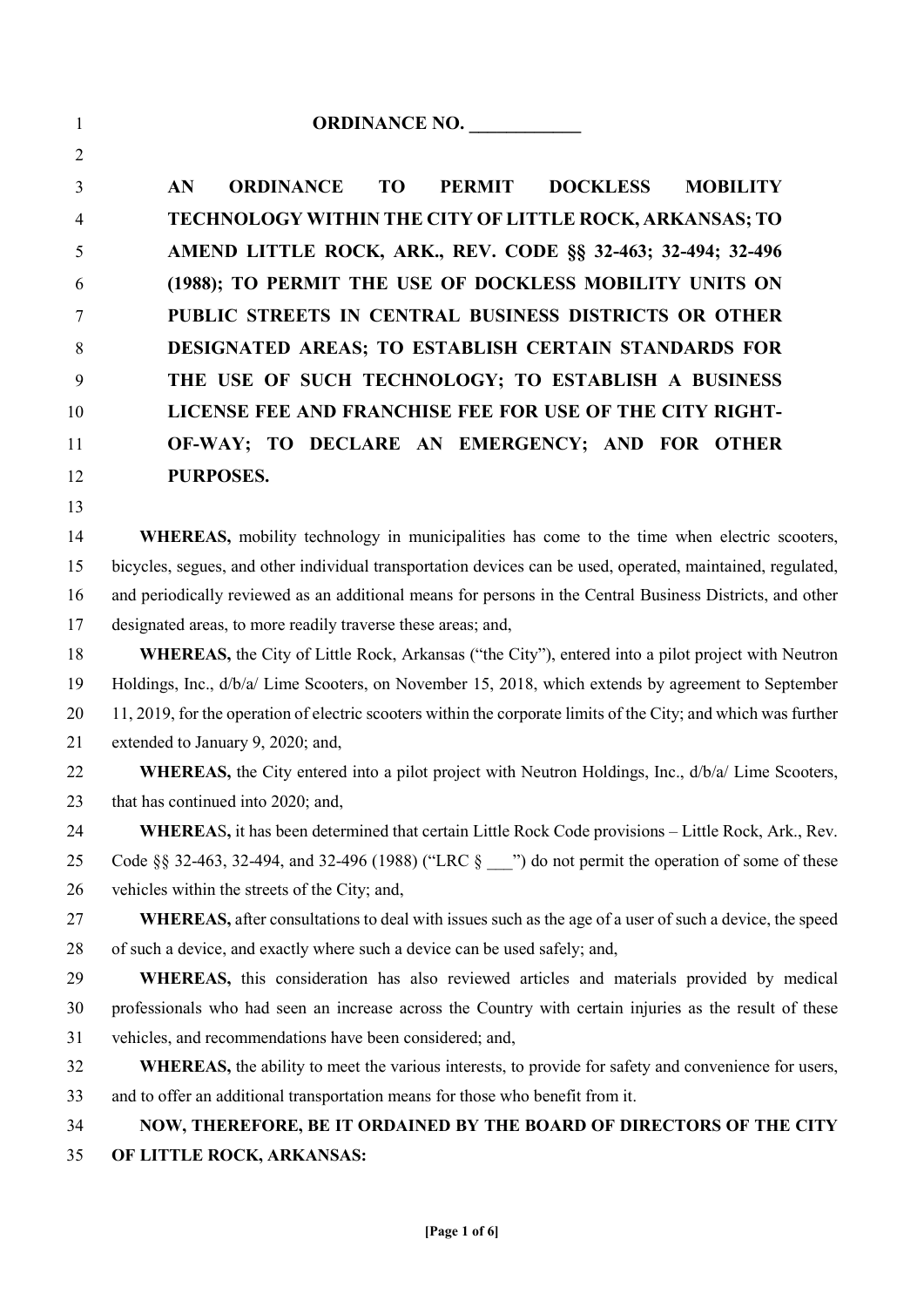| $\mathbf{1}$ | Section 1. This ordinance shall be known as the Dockless Mobility Technology Code for the City of            |  |  |  |  |
|--------------|--------------------------------------------------------------------------------------------------------------|--|--|--|--|
| 2            | Little Rock, Arkansas.                                                                                       |  |  |  |  |
| 3            | Section 2. Definitions. For the purposes of this Dockless Mobility Technology Code ("the Code")              |  |  |  |  |
| 4            | the following terms used within this Code shall have the following definitions:                              |  |  |  |  |
| 5            | a) Dockless Mobility System shall mean a Mobility System or service licensed by the City,                    |  |  |  |  |
| 6            | and comprised of units to be used for the purpose of transportation or conveyance.                           |  |  |  |  |
| 7            | b) Dockless Mobility Unit shall mean a singular vehicle used in a greater, publicly offered,                 |  |  |  |  |
| 8            | Dockless Mobility System for the conveyance of people, goods or services, that does not require              |  |  |  |  |
| 9            | fixed docking stations or apparatus to receive or return a unit.;                                            |  |  |  |  |
| 10           | Electric Motorized Scooter or Scooter, for purposes of this Code, shall mean a device that:<br>$\mathbf{c})$ |  |  |  |  |
| 11           | (i) weighs less than 100 pounds; and,                                                                        |  |  |  |  |
| 12           | (ii) has two $(2)$ or three $(3)$ wheels; and,                                                               |  |  |  |  |
| 13           | (iii) has a handlebar; and,                                                                                  |  |  |  |  |
| 14           | (iv) is equipped with a floorboard that can be used to stand on while it is ridden; and,                     |  |  |  |  |
| 15           | (v) is powered by an electric motor; and,                                                                    |  |  |  |  |
| 16           | (vi) has a maximum speed of twenty (20) miles per hour (MPH) with or without human                           |  |  |  |  |
| 17           | propulsion on a paved level surface. and,                                                                    |  |  |  |  |
| 18           | "Electric Motorized Scooter" or "Scooter", for purposes of this Code, does not mean a device<br>d)           |  |  |  |  |
| 19           | that:                                                                                                        |  |  |  |  |
| 20           | (i) a motorcycle, an electric bicycle, an electric personal assisted mobility device,                        |  |  |  |  |
| 21           | a motor-driven cycle, a motorized bicycle as defined in Ark. Code Ann. § 27-                                 |  |  |  |  |
| 22           | $20-101$ , a moped, or                                                                                       |  |  |  |  |
| 23           | (ii) an electric bicycle as defined in Ark. Code Ann. § 27-51-1702; or, <i>mean</i> a device that:           |  |  |  |  |
| 24           | A) weighs less than thirty (30) pounds; and,                                                                 |  |  |  |  |
| 25           | B) has two $(2)$ or three $(3)$ wheels; and,                                                                 |  |  |  |  |
| 26           | has a handlebar; and,<br>C)                                                                                  |  |  |  |  |
| 27           | D) is equipped with a floorboard that can be used to stand on while it is ridden;                            |  |  |  |  |
| 28           | and,                                                                                                         |  |  |  |  |
| 29           | is powered by an electric motor; and,<br>E)                                                                  |  |  |  |  |
| 30           | has a maximum speed of ten (10) MPH with or without human propulsion<br>F)                                   |  |  |  |  |
| 31           | on a paved level surface as certified by the manufacturer, or in accordance                                  |  |  |  |  |
| 32           | with the Consumer Product Safety Commission, ASTM F1447 as replaced                                          |  |  |  |  |
| 33           | by ANSI, or Snell B-90; and,                                                                                 |  |  |  |  |
| 34           | G) is not equipped to be rented or sold by a Scooter-Share Operator to other                                 |  |  |  |  |
| 35           | persons in accordance with the provisions of this Code;                                                      |  |  |  |  |
| 36           | <b>Operator</b> shall mean a person or entity who owns, operates, or both, a Dockless Mobility<br>e)         |  |  |  |  |
| 37           | System.                                                                                                      |  |  |  |  |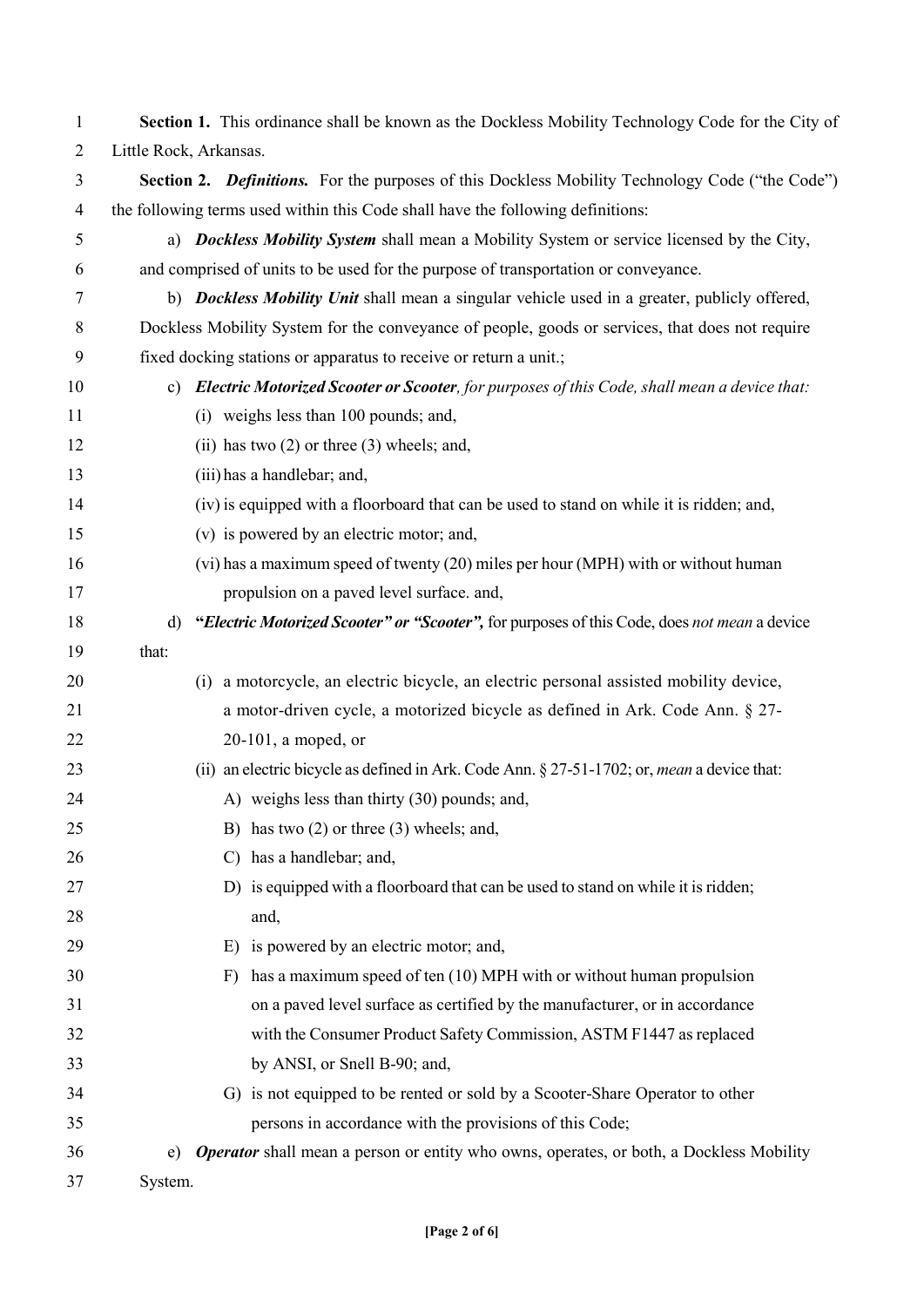| 1              | f                                                                                                                 | Scooter-Share Operator means a person or company offering a Shared Scooter for hire; it          |  |  |  |
|----------------|-------------------------------------------------------------------------------------------------------------------|--------------------------------------------------------------------------------------------------|--|--|--|
| $\overline{2}$ | is understood that there may be more than one such provider within the City.                                      |                                                                                                  |  |  |  |
| 3              | <b>Scooter-Share Program</b> means a service in which a shared scooter is made available to the<br>$\mathbf{g}$ ) |                                                                                                  |  |  |  |
| 4              |                                                                                                                   | public to use for hire.                                                                          |  |  |  |
| 5              | h)                                                                                                                | Shared Scooter means an Electric Motorized Scooter offered for hire.                             |  |  |  |
| 6              | $\ddot{1}$                                                                                                        | User shall mean a person who rents and uses, or allows another person to use, a Dockless         |  |  |  |
| 7              | Mobility Unit from an Operator. A User must be at lease sixteen (16) years of age.                                |                                                                                                  |  |  |  |
| 8              | Section 3. Operation of a Shared Scooter. A Shared Scooter shall not be operated:                                 |                                                                                                  |  |  |  |
| 9              | a)                                                                                                                | by a person under sixteen (16) years of age; and,                                                |  |  |  |
| 10             | b)                                                                                                                | by a person under the age of eighteen (18) unless that person is wearing an appropriate          |  |  |  |
| 11             | helmet; and,                                                                                                      |                                                                                                  |  |  |  |
| 12             | $\mathbf{c})$                                                                                                     | at a speed greater than fifteen (15) MPH; and,                                                   |  |  |  |
| 13             | d)                                                                                                                | on a sidewalk in any area of the City, unless the area has been deemed by the City, and          |  |  |  |
| 14             |                                                                                                                   | signage is in place, that the area is appropriate for sidewalk use; and,                         |  |  |  |
| 15             | $\epsilon$ )                                                                                                      | outside a designated bicycle lane if such a lane is designated where the person is riding;       |  |  |  |
| 16             |                                                                                                                   | and,                                                                                             |  |  |  |
| 17             | f                                                                                                                 | after dark without a white lamp in front, and red lamp or reflector in the rear, or other front  |  |  |  |
| 18             |                                                                                                                   | and rear illumination gear acceptable to the City, that is visible from a distance of 500 feet;  |  |  |  |
| 19             |                                                                                                                   | and,                                                                                             |  |  |  |
| 20             | g)                                                                                                                | by more than one (1) person, nor shall a Shared Scooter carry more than one (1) person at        |  |  |  |
| 21             |                                                                                                                   | a time; and,                                                                                     |  |  |  |
| 22             |                                                                                                                   | h) penalty for violation: failure to comply with this Section 3 is punishable pursuant to Little |  |  |  |
| 23             |                                                                                                                   | Rock, Ark, Rev. Code §§ 1-9.                                                                     |  |  |  |
| 24             |                                                                                                                   | <b>Section 4. Insurance Requirements.</b>                                                        |  |  |  |
| 25             | a)                                                                                                                | A Shared Scooter shall bear a unique alphanumeric identification number;                         |  |  |  |
| 26             | b)                                                                                                                | the alphanumeric identification number shall be:                                                 |  |  |  |
| 27             |                                                                                                                   | visible from a distance of five (5) feet and not be covered by a branding or other<br>i)         |  |  |  |
| 28             |                                                                                                                   | marking; and,                                                                                    |  |  |  |
| 29             |                                                                                                                   | ii) used throughout the State of Arkansas, including by a local authority, to identify           |  |  |  |
| 30             |                                                                                                                   | the Shared Scooter.                                                                              |  |  |  |
| 31             | c)                                                                                                                | A Scooter-Share Operator shall carry the following insurance coverage, in accordance with        |  |  |  |
| 32             |                                                                                                                   | Arkansas State Law, dedicated exclusively for operation of a Shared Scooter:                     |  |  |  |
| 33             |                                                                                                                   | Commercial General Liability Insurance Coverage with a limit of no less than One<br>$\ddot{1}$   |  |  |  |
| 34             |                                                                                                                   | Million Dollars (\$1,000,000.00) for each occurrence and Five Million Dollars                    |  |  |  |
| 35             |                                                                                                                   | (\$5,000,000.00) aggregate; and,                                                                 |  |  |  |
| 36             |                                                                                                                   | ii) Umbrella or Excise Liability Coverage with a limit of not less than Five Million             |  |  |  |
| 37             |                                                                                                                   | Dollars (\$5,000.000.00) for each occurrence and Five Million Dollars                            |  |  |  |
| 38             |                                                                                                                   | (\$5,000.000.00) aggregate; and,<br>[Page 3 of 6]                                                |  |  |  |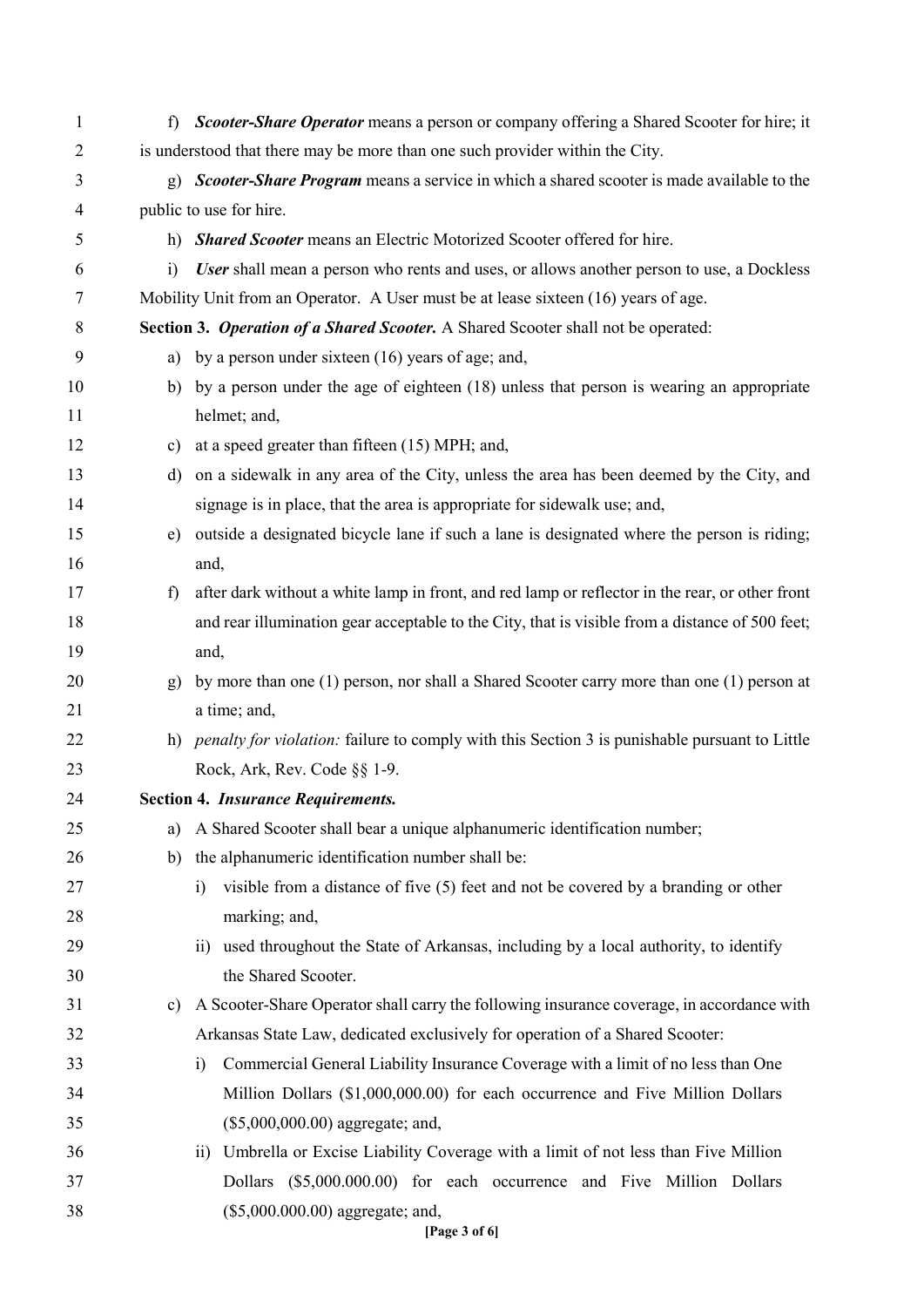| $\mathbf{1}$   | iii) Workers' Compensation Coverage as required by law.                                                           |  |  |  |
|----------------|-------------------------------------------------------------------------------------------------------------------|--|--|--|
| $\overline{2}$ | Section 5. Amendment or repeal of certain provisions of the Little Rock Code. The following provi-                |  |  |  |
| 3              | sions of the Little Rock Code of Ordinances are amended or repealed as follows:                                   |  |  |  |
| 4              | Little Rock, Ark., Rev. Code § 32-463 (1988) is amended to add the following subsection:                          |  |  |  |
| 5              | No person upon roller skates or riding in or by means of any coaster, toy vehicle,<br>$\ddot{1}$                  |  |  |  |
| 6              | or similar device, shall go upon any roadway except while crossing a street on a                                  |  |  |  |
| 7              | crosswalk and when so crossing, such person shall be granted all of the rights and                                |  |  |  |
| 8              | shall be subject to all of the duties applicable to pedestrian. This section shall not                            |  |  |  |
| 9              | apply to a person on a Shared Scooter as defined in Section 2 above; further, this                                |  |  |  |
| 10             | section shall not apply upon any street while it is set aside as a play street.                                   |  |  |  |
| 11             | No person riding upon any bicycle, coaster, roller skates, sled, toy vehicle, toy<br>$\overline{11}$              |  |  |  |
| 12             | scooter, or Shared Scooter as defined in Section 2 above, shall attach the same or                                |  |  |  |
| 13             | the person to any vehicle upon a public street, public property, or private property                              |  |  |  |
| 14             | that is publicly accessible.                                                                                      |  |  |  |
| 15             | Little Rock, Ark., Rev. Code § 32-486 (1988) is amended to read as follows:                                       |  |  |  |
| 16             | Every person riding a bicycle, or Shared Scooter as defined in Section 2 above,<br>i)                             |  |  |  |
| 17             | upon a roadway shall be granted all of the rights and shall be subject to all the                                 |  |  |  |
| 18             | duties applicable to the driver of a vehicle by the laws of this State declaring rules                            |  |  |  |
| 19             | of the road applicable to vehicles or by the Traffic Ordinances of this City                                      |  |  |  |
| 20             | applicable to the driver of a vehicle, except as to special regulations in this article                           |  |  |  |
| 21             | and except as to those provisions of laws and ordinances which by their nature can                                |  |  |  |
| 22             | have no application.                                                                                              |  |  |  |
| 23             | For purposes of this subsection, within the corporate limits of the City, a Shared<br>$\overline{11}$             |  |  |  |
| 24             | Scooter, as defined in Section 2 above, is not classified as a toy, nor as a personal                             |  |  |  |
| 25             | assistive mobility device.                                                                                        |  |  |  |
| 26             | Little Rock, Ark., Rev. Code $\S$ 32-494 (1988) is amended to add the following subsection:                       |  |  |  |
| 27             | No person on a Shared Scooter as defined in Section 2 above shall ride upon a<br>$\ddot{1}$                       |  |  |  |
| 28             | sidewalk in a non-residential area, not specifically approved for which signage has                               |  |  |  |
| 29             | been placed by the City.                                                                                          |  |  |  |
| 30             | Section 6. City Access of Scooter-shared Operator Records. The City shall receive from a Scooter-                 |  |  |  |
| 31             | Shared Operator which has any Shared Scooters operating within the corporate limits of the City,                  |  |  |  |
| 32             | anonymized fleet and ride activity data for all trips starting, including, or ending, within the corporate limits |  |  |  |
| 33             | of the City and, all ride activity resulting in an accident report, provided that:                                |  |  |  |
| 34             | To ensure the individual privacy, the anonymized fleet and ride activity is:<br>a)                                |  |  |  |
| 35             | Provided to a local authority through an application programming interface,<br>$\ddot{1}$                         |  |  |  |
| 36             | subject to the Scooter-Share Operator's License Agreement for the interface, in                                   |  |  |  |
| 37             | compliance with a national data format standard such as the mobility data                                         |  |  |  |
| 38             | specifications; and,                                                                                              |  |  |  |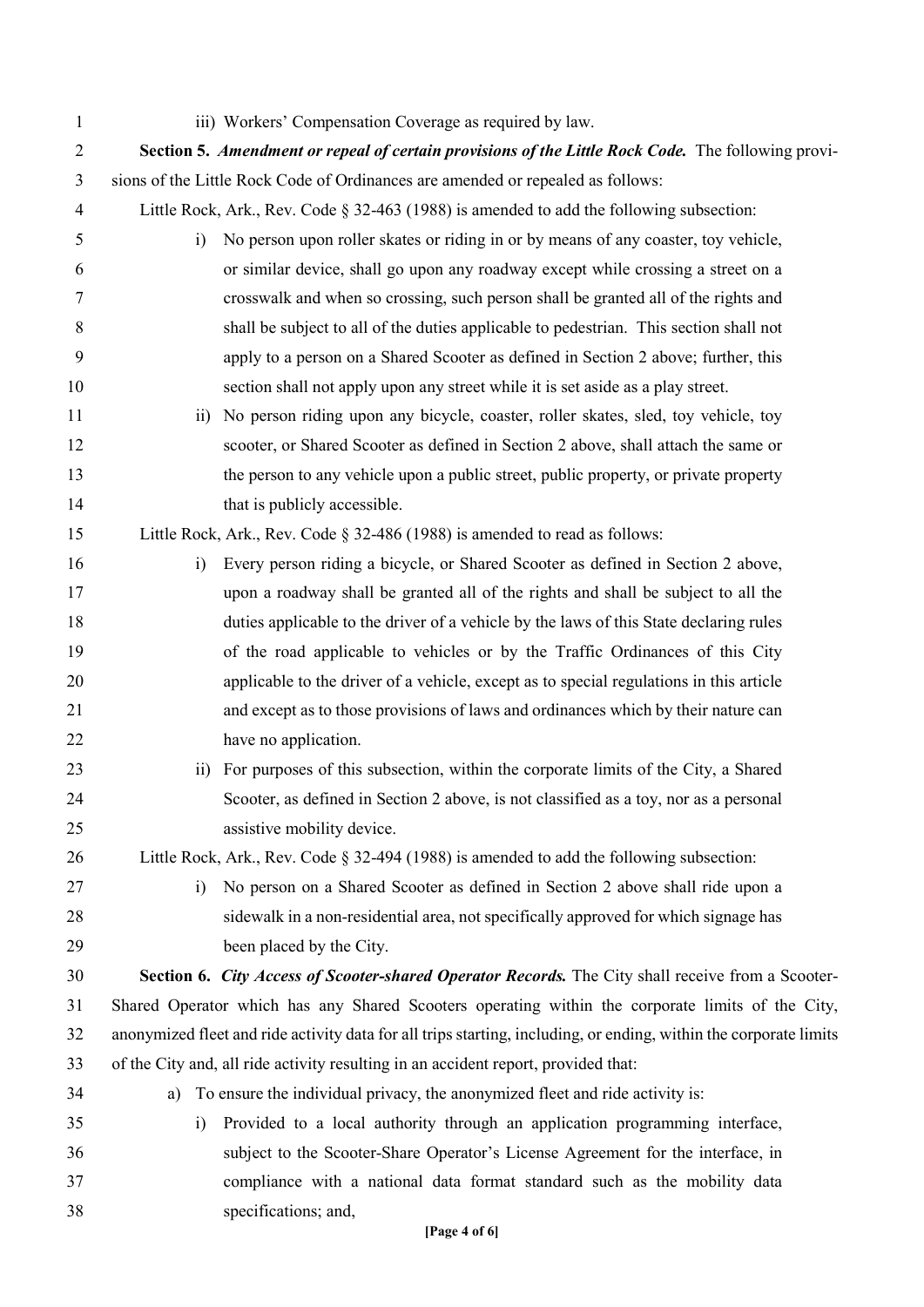- 1 ii) To the extent provided by law, the City shall treat such information as proprietary information, personally identifiable information, trade secrets, or information that could create an unfair competitive advantage for any entity that operates pursuant to this ordinance; iii) Is treated by the City as a trade secret and proprietary business information; and, iv) Is considered personally identifiable information; and, v) Provided further, that for the limited purposes of the investigation into a State or Federal criminal matter, as certified to the Scooter-Shared Operator by a person with the rank of Major or above in the Little Rock Police Department, total, but discrete, non-anonymized information, about ride data, or user data, within a specifically identified area of the corporate limits of the City during a particular 12 time frame, with a valid subpoena or other applicable court document. **Section 7.** *Future limitation of the number of Shared Scooters within the City***.** Nothing within the provisions of this ordinance shall be interpreted to mean that the City cannot limit the number of, the area where, or both, as to the use of Shared Scooters permitted to operate within the corporate limits of the City. Any such limitation shall be based upon demonstrable concerns for public safety. **Section 8.** *Modifications to City authority and imposition of Business License and Franchise Fee.* a) Any requirements imposed by this ordinance which are different from any provision of Arkansas State Law are enacted pursuant to the City's express legislative authority contained in 2019 Ark. Acts 1015, as amended as to the safe operation of an electric motorized scooter, and the presence of an electric motorized scooter on public property including, but not limited to, any public rights-of-way. 23 b) Pursuant to the statutory authority granted to municipalities in Ark. Code Ann. §§ 26-77- 101 to -103, as amended, the City hereby amends the appropriate of the City Business License Ordinances to impose a Business License of Seventy-Five Dollars (\$75.00) per scooter that operates within the corporate limits of the City, uses City right-of-way, or both. c) In addition to any Business License required, an annual Franchise Fee of Ten Thousand Dollars (\$10,000.00) shall be charged to an Operator for the use of one (1) or more Electric Motorized Scooters on public property. **Section 9.** *Severability.* In the event any title, section, paragraph, item, sentence, clause, phrase, or word of this ordinance is declared or adjudged to be invalid or unconstitutional, such declaration or adjudication shall not affect the remaining portions of the ordinance which shall remain in full force and effect as if the portion so declared or adjudged invalid or unconstitutional was not originally a part of the ordinance. **Section 10.** *Repealer.* All laws, ordinances, resolutions, or parts of the same, that are inconsistent with the provisions of this resolution, are hereby repealed to the extent of such inconsistency including, but not
	- limited to Little Rock, Ark., Ordinance No. 21,700 (March 5, 2019).